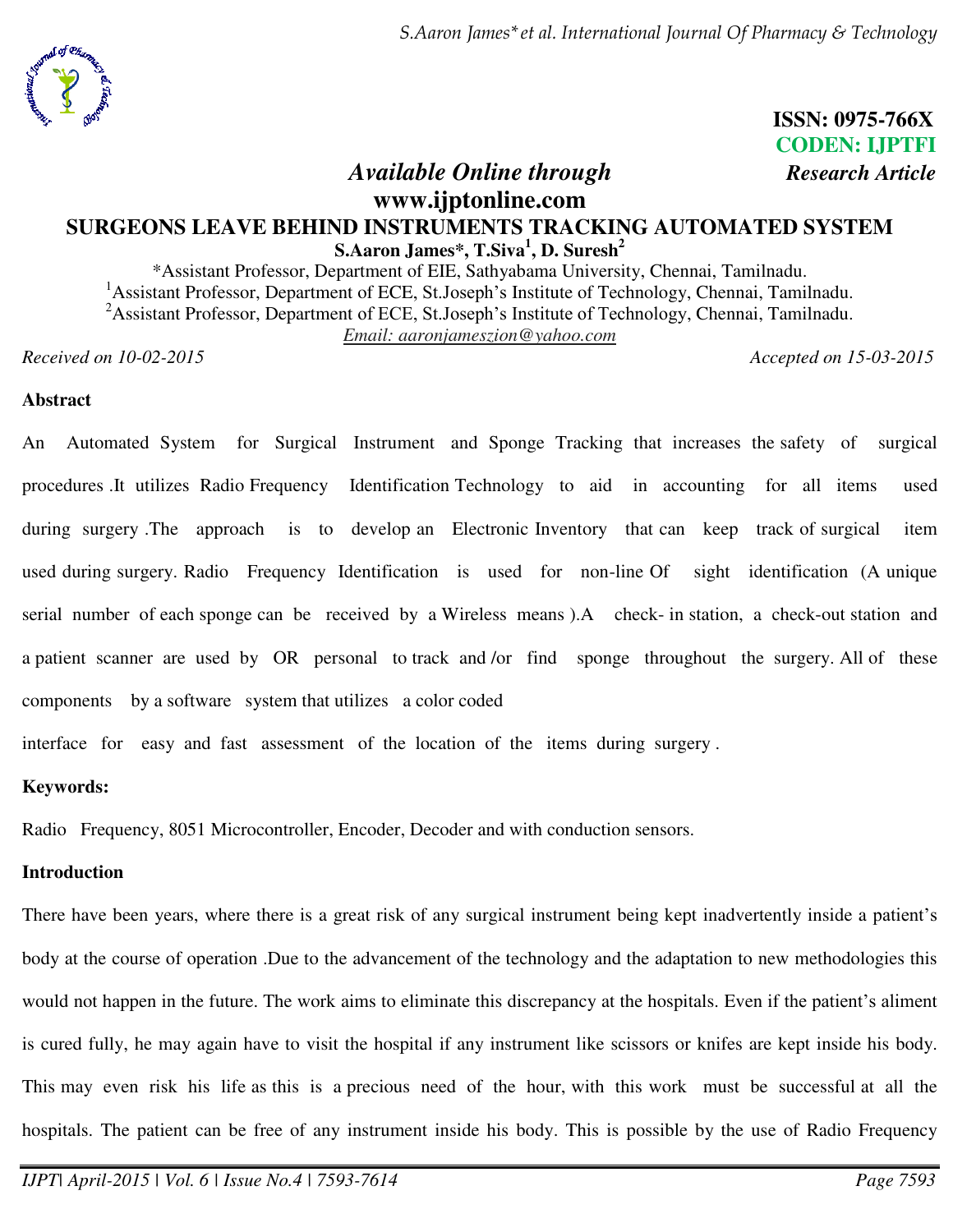*S.Aaron James\*et al. International Journal Of Pharmacy & Technology* 

Identification. In addition to this , it also indicates that how many times a surgical instrument is used at the time of operation .this can be made possible by 8051 Microcontroller, Encoder, Decoder and with conduction sensors. The working of Radio frequency module is efficient and easy to handle*.* Our approach is to develop an Electronic Inventory that can keep track of surgical item used during surgery. Radio Frequency Identification. An RFID tag is an object that can be applied to or incorporated into a product, animal, or person for the purpose of identification and tracking using radio waves. Some tags can be read from several meters away and beyond the line of sight of the reader. . Basically two times a doctor can use a knife or scissors for an operation but due to miscount if he used third time means it can be found out easily through this work. A regulator circuit removes the ripples and also remains the same dc value even if the input dc voltage varies, or the load connected to the output dc voltage changes. This voltage regulation is usually obtained using one of the popular voltage regulator IC units. Voltage regulators comprise a class of widely used ICs. Regulator IC units contain the circuitry for reference source, comparator amplifier, control device, and overload protection all in a single IC. IC units provide regulation of either a fixed positive voltage, a fixed negative voltage, or an adjustably set voltage.

#### **Aim and Scope of Present Investigation**

#### **Aim of the Work:**

To develop an electronic inventory that can keep track of every surgical item used during surgery using wireless technology.

#### **Scope of the Work**

#### **Medical Applications**

The work is mainly used in hospital. There will be a great risk of any surgical instruments, being kept inadvertently inside the patient's body at the case of operation. The work aims to eliminate this discrepancy at the hospitals. Its also possible to know how many times a surgical instrument is used for an operation for e.g. Basically two times a doctor can use a knife or scissors for an operation but due to miscount if he used third time means it can be found out easily through this work. To develop an electronic inventory that can keep track of every surgical item used during surgery using wireless technology. Nurses are unable to provide support for the surgeon as they are focused on accurately counting sponges. More risk in identification .Its harmful to the patient because of miscount. More time consumes,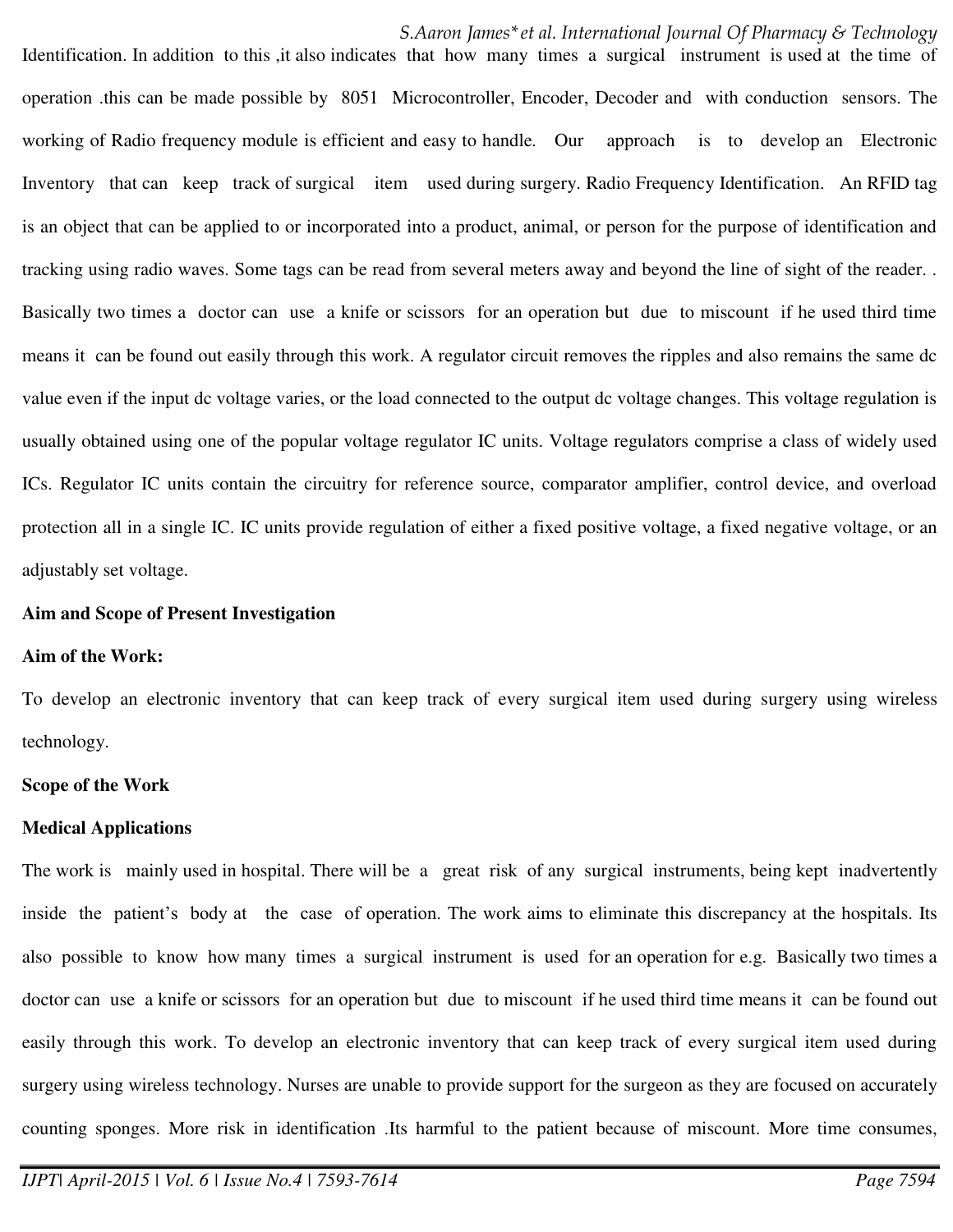*S.Aaron James\*et al. International Journal Of Pharmacy & Technology*  because of these things the work has been done .To avoid risk at the time of operation the work is used. Miscounts may occur, and it consumes much time. It's mainly used in the medical fields. The system uses the network approach to acquire the data from sensors and transmit them to a server through the encoder .The encoder transmits the data and the decoder receives the data. Due to unconscious doctor may keep a surgical instrument inside a patient's body during operation, if this work is used in hospitals, then the sensor will scan the body and it shows whether the surgical instrument is placed in the body. Sensors enabels when it is dipped in water.This also can be used in libraries and shopping centers.

# **Experimental Setup**

# **Block Diagram**





# **Block Description**

# **Microcontroller:**

A microcontroller is a kind of miniature computer that you can find in all kinds of gizmos. The Intel 8051 is Harvard architecture, single chip microcontroller  $(\mu C)$  which was developed by Intel in 1980 for use in embedded systems. Our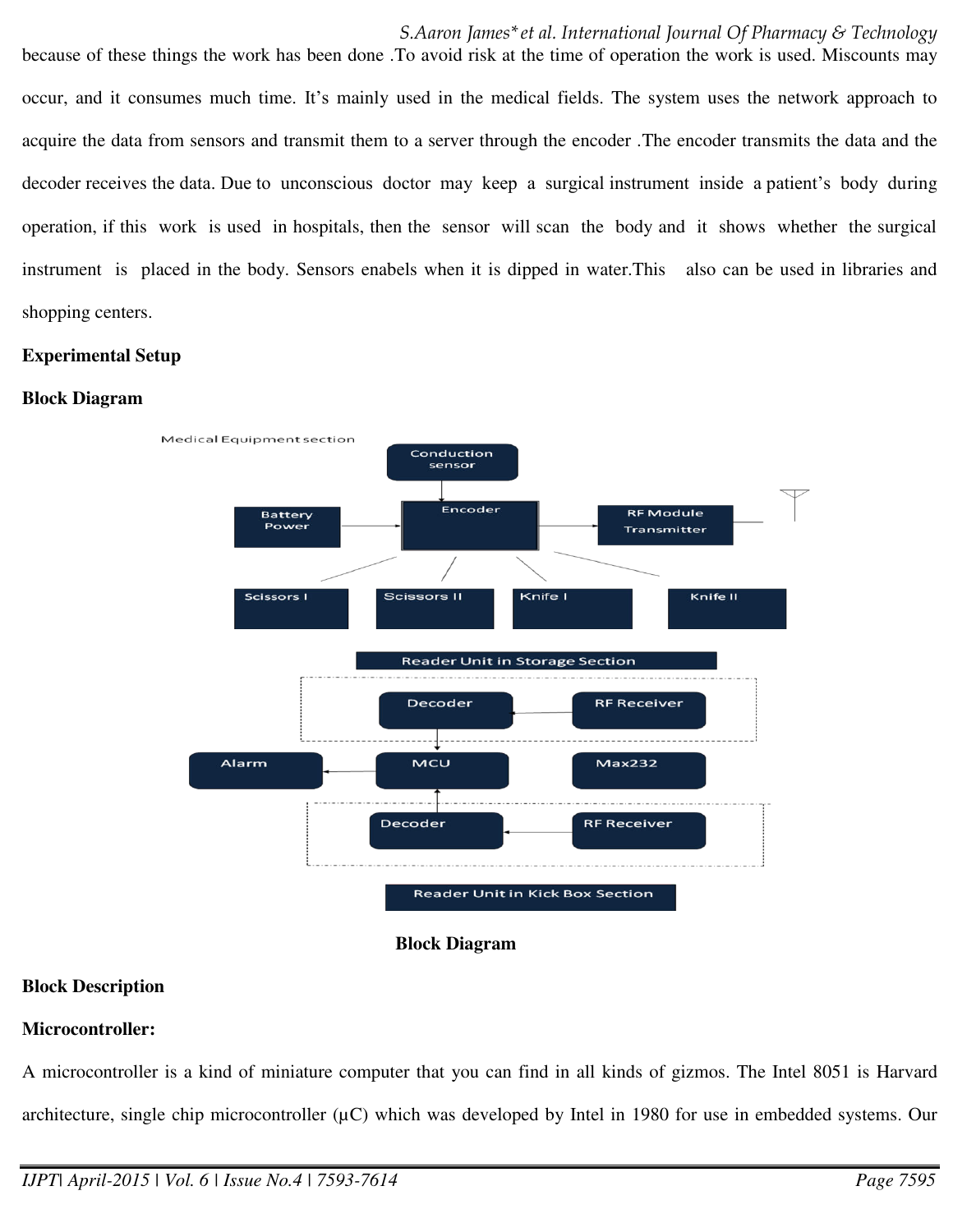#### *S.Aaron James\*et al. International Journal Of Pharmacy & Technology*

Microcontroller is AT89S51.It's the heart of our project. It collects the inputs and controls the output device. The generic 8051 architecture sports a Harvard architecture, which contains two separate buses for both program and data. So, it has two distinctive memory spaces of 64K X 8 size for both program and data. It is based on an 8 bit central processing unit with an 8 bit Accumulator and another 8 bit B register as main processing blocks. Other portions of the architecture include few 8 bit and 16 bit registers and 8 bit memory locations.Each 8051 device has some amount of data RAM built in the device for internal processing. This area is used for stack operations and temporary storage of data.

This base architecture is supported with on chip peripheral functions like I/O ports, timers/counters, versatile serial communication port. So it is clear that this 8051 architecture was designed to cater many real time embedded needs.Now you may be wondering about the non mentioning of memory space meant for the program storage, the most important part of any embedded controller. Originally this 8031 architecture was introduced with on chip, 'one time programmable' version of Program Memory of size 4K X 8. Intel delivered all these microcontrollers (8051) with user's program fused inside the device. The memory portion was mapped at the lower end of the Program Memory area. But, after getting devices, customers couldn't change any thing in their program code, which was already made available inside during device fabrication.



**Block Diagram of the 8051 Core** 

So, very soon Intel introduced the 8051 devices with re-programmable type of Program Memory using built-in EPROM of size 4K X 8. Like a regular EPROM, this memory can be re-programmed many times. Later on Intel started manufacturing these 8051 devices without any on chip Program Memory.

#### **RF Modules:**

Radio-frequency identification (RFID) is an automatic identification method, relying on storing and remotely retrieving data using devices called RFID tags or transponders. The technology requires some extent of cooperation of an RFID reader and an RFID tag. An RFID tag is an object that can be applied to or incorporated into a product, animal, or person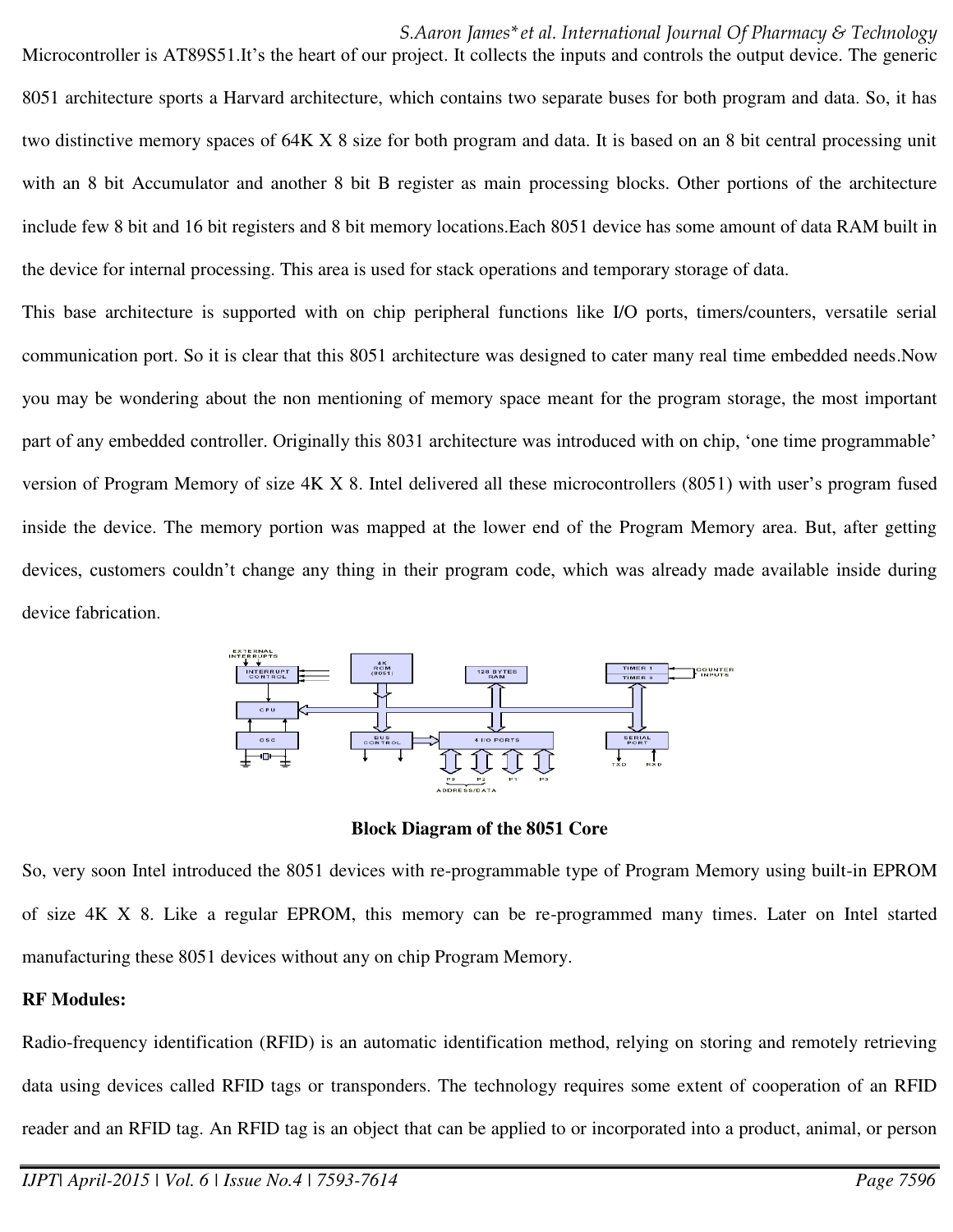*S.Aaron James\*et al. International Journal Of Pharmacy & Technology*  for the purpose of identification and tracking using radio waves. Some tags can be read from several meters away and beyond the line of sight of the reader.Radio Frequency, any frequency within the electromagnetic spectrum associated with radio wave propagation. When an RF current is supplied to an antenna, an electromagnetic field is created that then is able to propagate through space. Many wireless technologies are based on RF field propagation.



**Receiver Module** 



**Transmitter Module** 

Radio Frequency. The 10 kHz to 300 GHz frequency range that can be used for wireless communicationRadio Frequency. Also used generally to refer to the radio signal generated by the system transmitter, or to energy present from other sources that may be picked up by a wireless receiver.

Wireless mouse, keyboard

Wireless data communication

Alarm and security systems

Home Automation, Remote control

Automotive Telemetry

Intelligent sports equipment

Handheld terminals, Data loggers

Industrial telemetry and tele-communications

In-building environmental monitoring and control

High-end security and fire alarms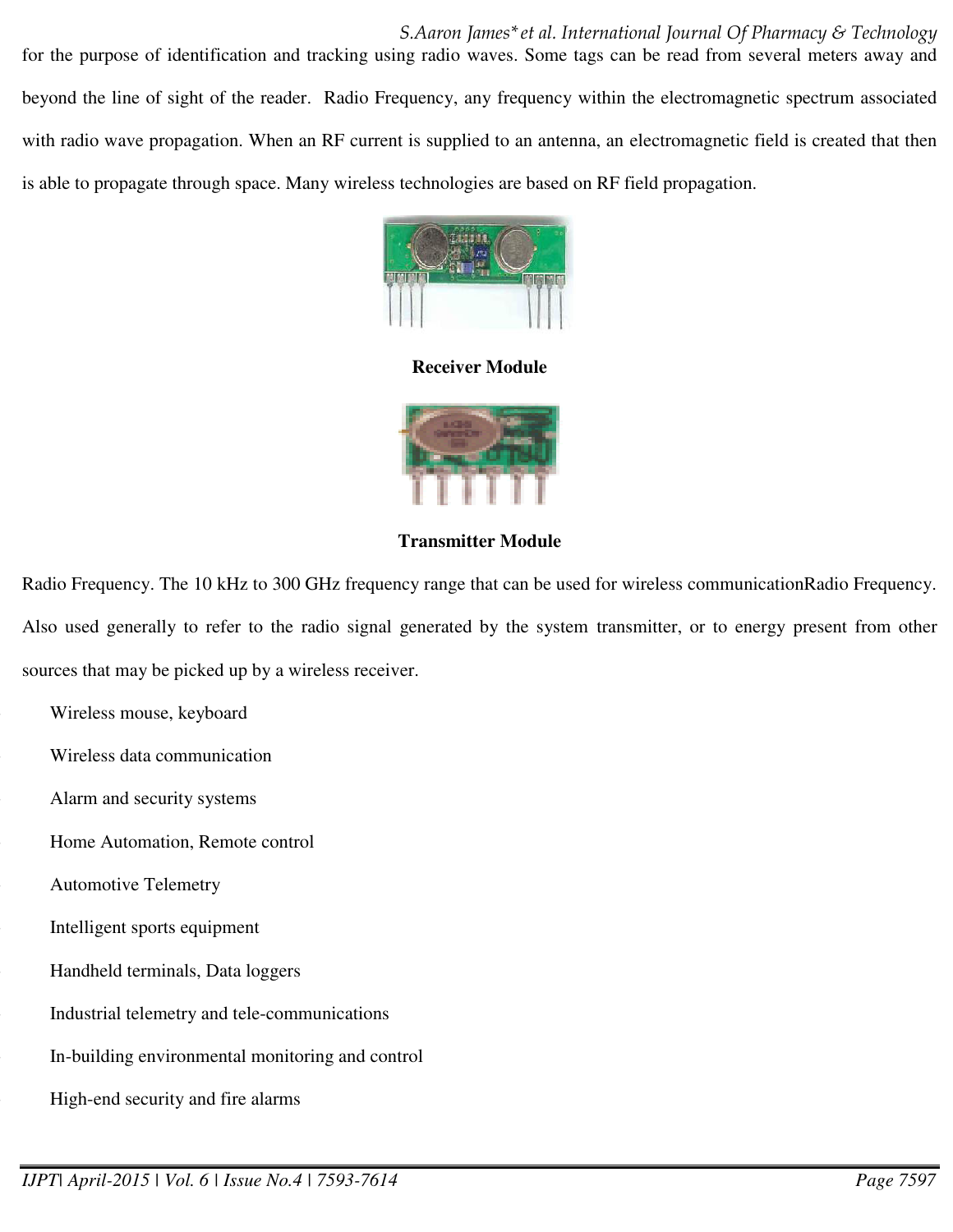#### **Power Supply Unit:**

The operation of power supply circuits built using filters, rectifiers, and then voltage regulators. Starting with an AC voltage, a steady DC voltage is obtained by rectifying the AC voltage, then filtering to a DC level, and finally,



regulating to obtain a desired fixed DC voltage. The regulation is usually obtained from an IC voltage regulator Unit, which takes a DC voltage and provides a somewhat lower DC voltage, which remains the same even if the input DC voltage varies, or the output Load connected to the DC voltage changes. The ac voltage, typically 220V rms, is connected to a transformer, which steps that ac voltage down to the level of the desired dc output. A diode rectifier then provides a full-wave rectified voltage that is initially filtered by a simple capacitor filter to produce a dc voltage. This resulting dc voltage usually has some ripple or ac voltage variation.A regulator circuit removes the ripples and also remains the same dc value even if the input dc voltage varies, or the load connected to the output dc voltage changes. This voltage regulation is usually obtained using one of the popular voltage regulator IC units.

# **Transformer:**

The potential transformer will step down the power supply voltage (0-230V) to (0-6V) level. Then the secondary of the potential transformer will be connected to the precision rectifier, which is constructed with the help of op–amp. The advantages of using precision rectifier are it will give peak voltage output as DC, rest of the circuits will give only RMS output.

#### **Bridge Rectifier:**

When four diodes are connected as shown in figure, the circuit is called as bridge rectifier. The input to the circuit is applied to the diagonally opposite corners of the network, and the output is taken from the remaining two corners. Let us assume that the transformer is working properly and there is a positive potential, at point A and a negative potential at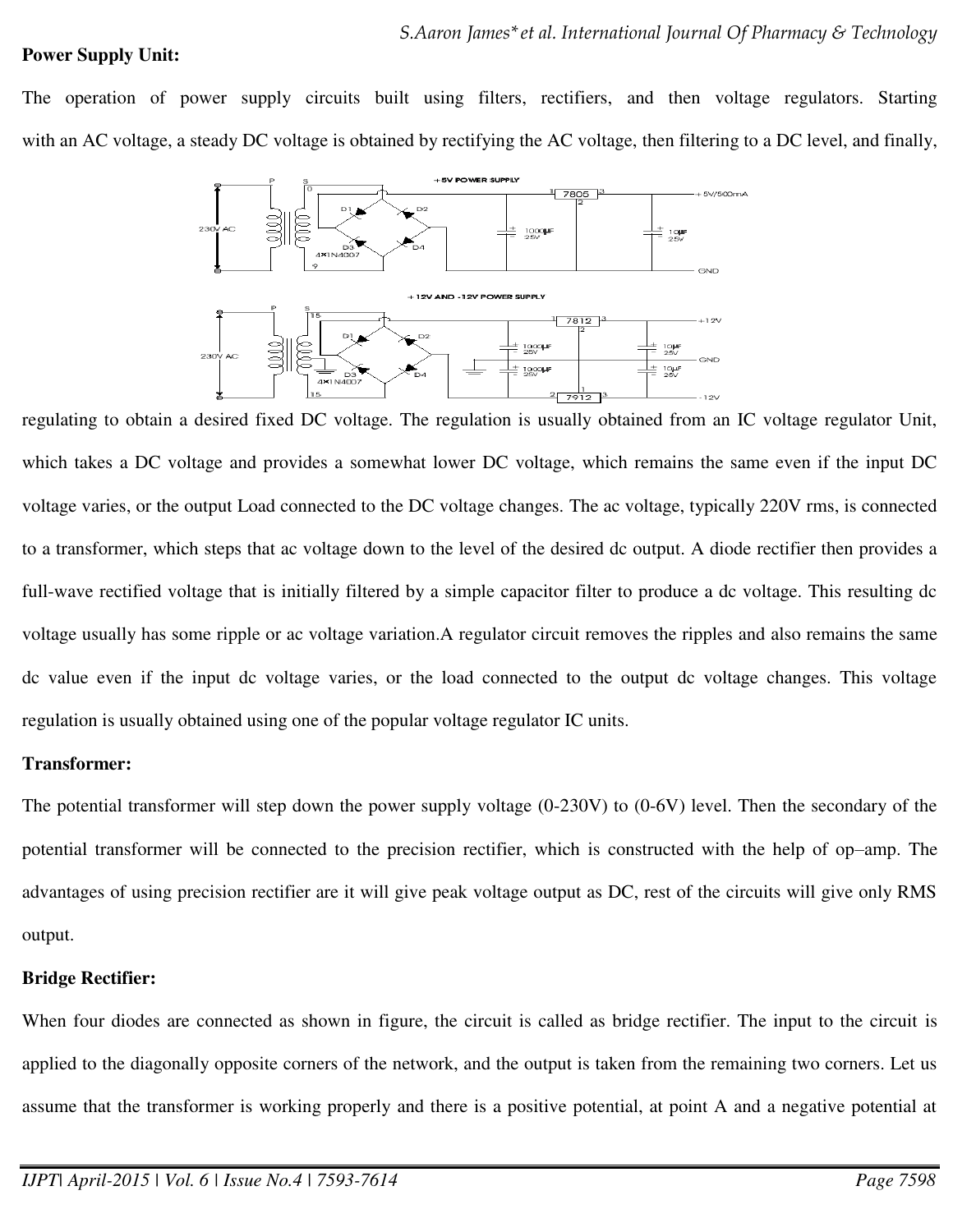point B. the positive potential at point A will forward bias D3 and reverse bias D4. The negative potential at point B will forward bias D1 and reverse D2. At this time D3 and D1 are forward biased and will allow current flow to pass through them; D4 and D2 are reverse biased and will block current flow.

The path for current flow is from point B through D1, up through RL, through D3, through the secondary of the transformer back to point B. this path is indicated by the solid arrows. Waveforms (1) and (2) can be observed across D1 and D3.

One-half cycle later the polarity across the secondary of the transformer reverse, forward biasing D2 and D4 and reverse biasing D1 and D3. Current flow will now be from point A through D4, up through RL, through D2, through the secondary of T1, and back to point A. This path is indicated by the broken arrows. Waveforms (3) and (4) can be observed across D2 and D4. The current flow through RL is always in the same direction. In flowing through RL this current develops a voltage corresponding to that waveform. Since current flows through the load (RL) during both half cycles of the applied voltage, this bridge rectifier is a full-wave rectifier.

One advantage of a bridge rectifier over a conventional full-wave rectifier is that with a given transformer the bridge rectifier produces a voltage output that is nearly twice that of the conventional full-wave circuit.

This may be shown by assigning values to some of the components shown in views A and B. assume that the same transformer is used in both circuits. The peak voltage developed between points X and y is 1000 volts in both circuits. In the conventional full-wave circuit shown—in view A, the peak voltage from the center tap to either X or Y is 500 volts. Since only one diode can conduct at any instant, the maximum voltage that can be rectified at any instant is 500 volts. The maximum voltage that appears across the load resistor is nearly-but never exceeds-500 v0lts, as result of the small voltage drop across the diode. In the bridge rectifier shown in view B, the maximum voltage that can be rectified is the full secondary voltage, which is 1000 volts. Therefore, the peak output voltage across the load resistor is nearly 1000 volts. With both circuits using the same transformer, the bridge rectifier circuit produces a higher output voltage than the conventional full-wave rectifier circuit.

#### **IC voltage regulators:**

Voltage regulators comprise a class of widely used ICs. Regulator IC units contain the circuitry for reference source, comparator amplifier, control device, and overload protection all in a single IC. IC units provide regulation of either a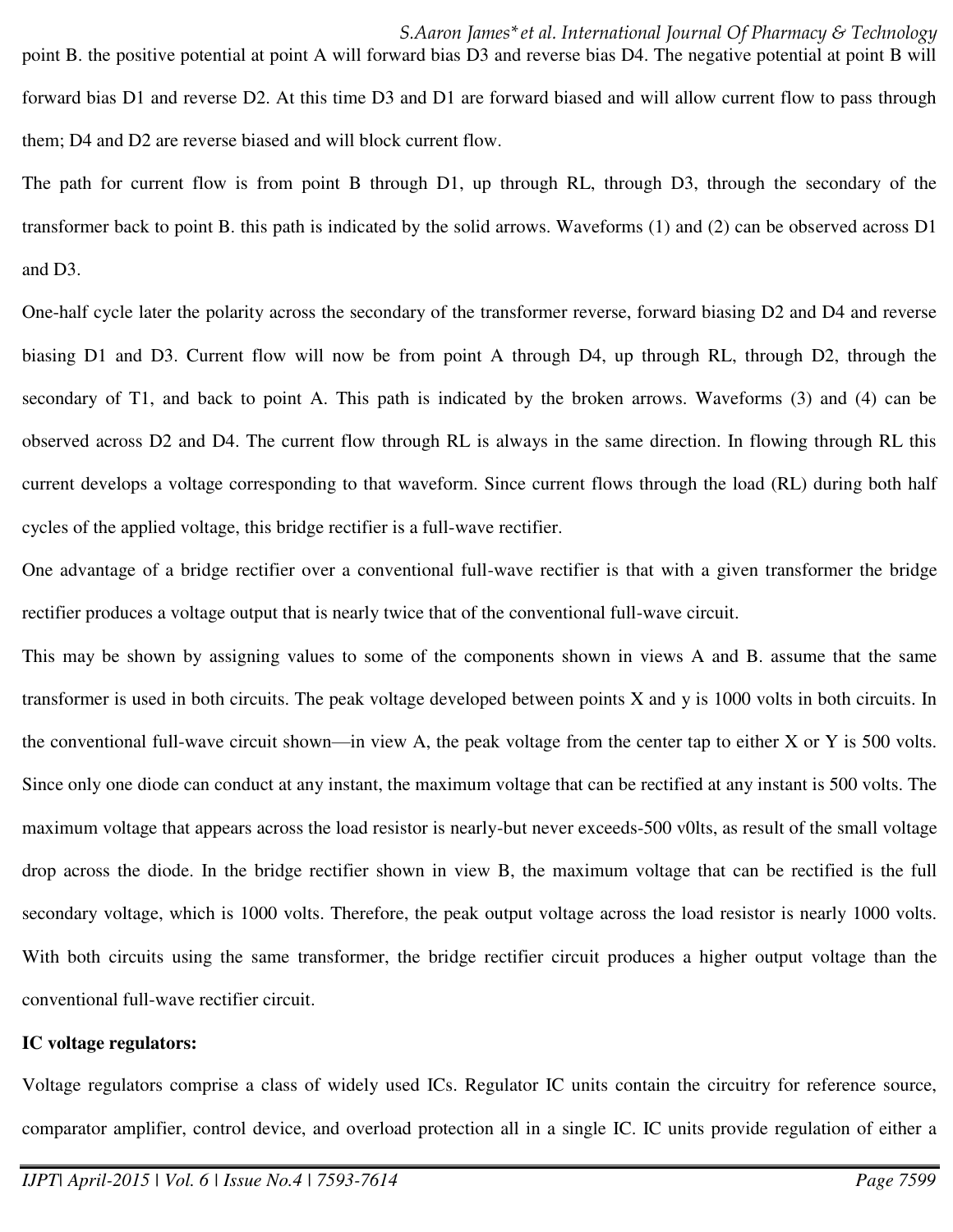*S.Aaron James\*et al. International Journal Of Pharmacy & Technology*  fixed positive voltage, a fixed negative voltage, or an adjustably set voltage. The regulators can be selected for operation with load currents from hundreds of mill amperes to tens of amperes, corresponding to power ratings from mill watts to tens of watts.

Circuit Diagram of Power Supply

A fixed three-terminal voltage regulator has an unregulated dc input voltage, Vi, applied to one input terminal, a regulated dc output voltage, Vo, from a second terminal, with the third terminal connected to ground.

The series 78 regulators provide fixed positive regulated voltages from 5 to 24 volts. Similarly, the series 79 regulators provide fixed negative regulated voltages from 5 to 24 volts.

For ICs, microcontroller, LCD -- 5 volts

For alarm circuit, op-amp, relay circuits -- 12 volt



# **Power Supply Circuit**

# **Power Supply Circuit Description:**

The operation of power supply circuits built using filters, rectifiers, and then voltage regulators. Starting with an AC voltage, a steady DC voltage is obtained by rectifying the AC voltage, Then filtering to a DC level, and finally, regulating to obtain a desired fixed DC voltage. The regulation is usually obtained from an IC voltage regulator Unit, which takes a DC voltage and provides a somewhat lower DC voltage, Which remains the same even if the input DC voltage varies, or the output Load connected to the DC voltage changes.

# **Encoder:**

An encoder is a device used to change a signal or data into a code. The code may serve any of a number of purposes such as compressing information for transmission or storage, encrypting or adding redundancies to the input code, or translating from one code to another.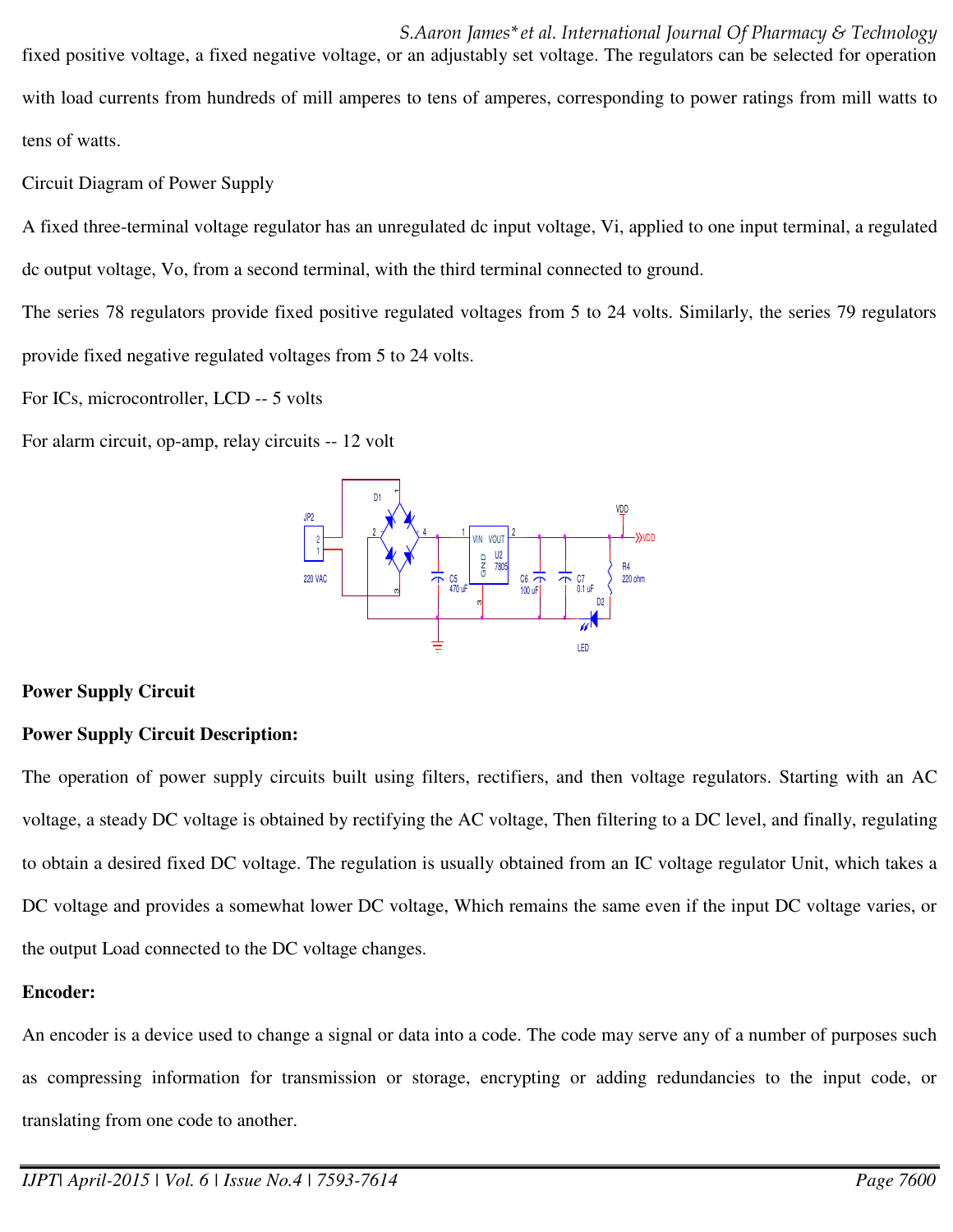# **Decoder:**

A decoder is a device which does the reverse of an encoder, undoing the encoding so that the original information can be retrieved. The same method used to encode is usually just reversed in order to decode. It converts coded inputs into coded outputs.

### **Conduction Sensor**

It senses any liquid (Water, Blood like this..) and this signal is fed to the microcontroller.

#### **Serial Communication**

ATMEL microcontroller and write the code to initialize the UART and use it to send and receive data. Data you need to transmit and it will do the rest. It transmits data at standard speeds of 9600, 19200 bps etc. The advantage of hardware UART is that you just need to write the data to one of the registers of UART and your done, you are free to do other things while UART is transmitting the byte. UART automatically senses the start of transmission of RX line and then inputs the whole byte and when it has the byte it informs you (CPU) to read that data from one of its registers.

# **MAX 232:**

MAX-232 is primary used for people building electronics with an RS-232 interface. Serial RS-232 communication works with voltages  $(-15V \dots -3V$  for high) and  $+3V \dots +15V$  for low) which are not compatible with normal computer logic voltages. To receive serial data from an RS-232 interface the voltage has to be reduced, and the low and high voltage level inverted. In the other direction (sending data from some logic over RS-232) the low logic voltage has to be "bumped up", and a negative voltage has to be generated. The MAX232 is a dual driver/receiver that includes a capacitive voltage generator to supply EIA-232 voltage levels from a single 5-V supply. Each receiver converts EIA-232 inputs to 5-V TTL/CMOS levels. These receivers have a typical threshold of 1.3 V and a typical hysteresis of 0.5 V, and can accept ±30-V inputs. Each driver converts TTL/CMOS input levels into EIA-232 levels. The driver, receiver, and voltagegenerator functions are available as cells in the Texas.

# **RF Transmitter:**

The transmitter output is up to 8mW at 433.92MHz with a range of approximately few meters. It accepts both linear and digital inputs. It can operate from 1.5 to 12 Volts-DC. It is approximately the size of a standard postage stamp.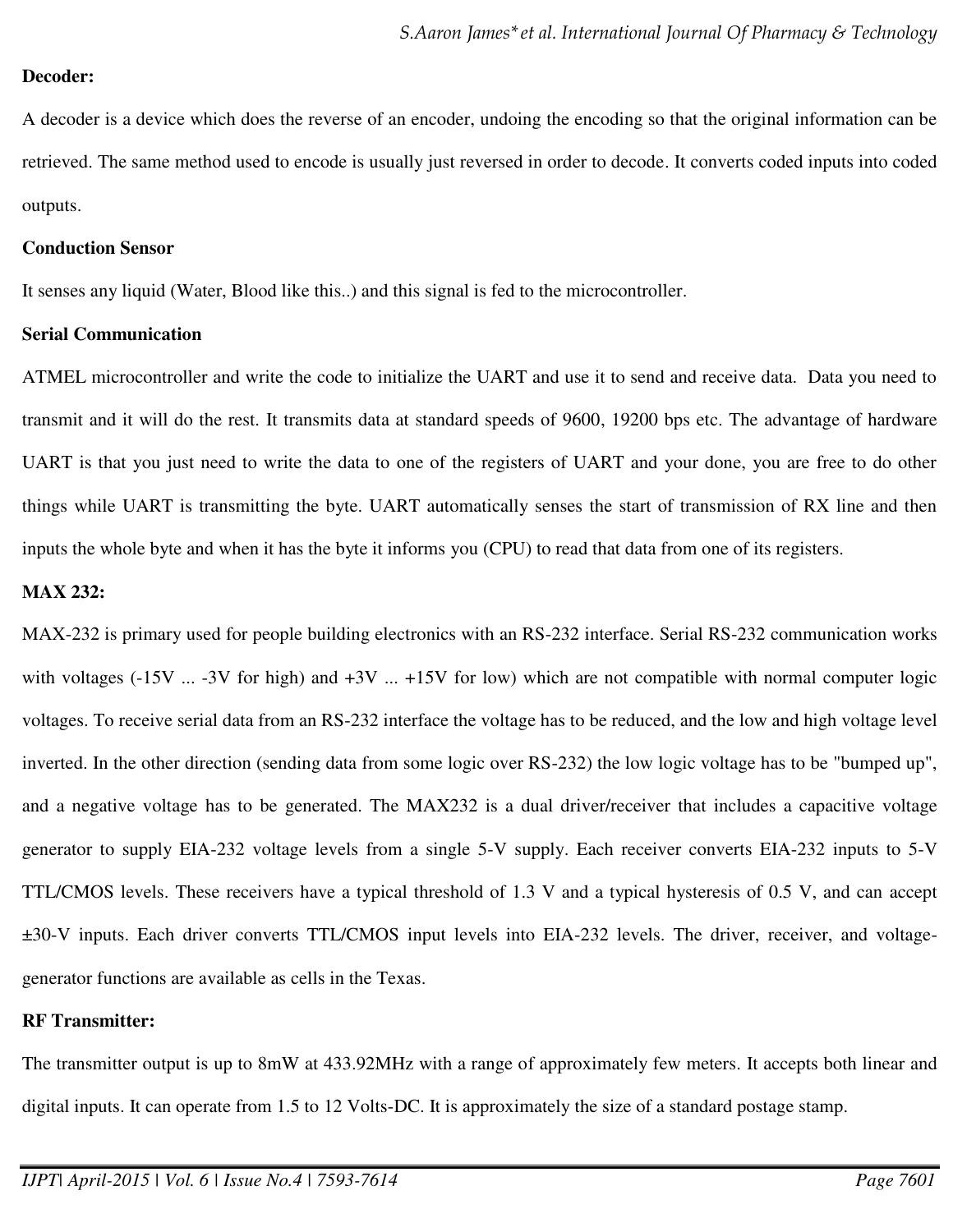

These RF Products are ideal for short-range remote control applications where cost is a primary concern. These modules require no external RF components except for the antenna. They generate virtually no emissions, making FCC and ETSI approvals easy.

The TWS-434 extremely small, and are excellent for applications requiring short-range RF remote controls. The transmitter module is only 1/3 the size of a standard postage stamp, and can easily be placed inside a small plastic enclosure.

# **TWS-434:**

The transmitter output is up to 8mW at 433.92MHz with a range of approximately 400 foot (open area) outdoors. Indoors, the range is approximately 200 foot, and will go through most walls.

The TWS-434 transmitter accepts both linear and digital inputs can operate from 1.5 to 12 Volts-DC, and makes building a miniature hand-held RF transmitter very easy. The TWS-434 is approximately 1/3 the size of a standard postage stamp.





# **RF Receiver:**

It also operates at 433.92MHz, and has a sensitivity of 3uV. It operates from 4.5 outputs.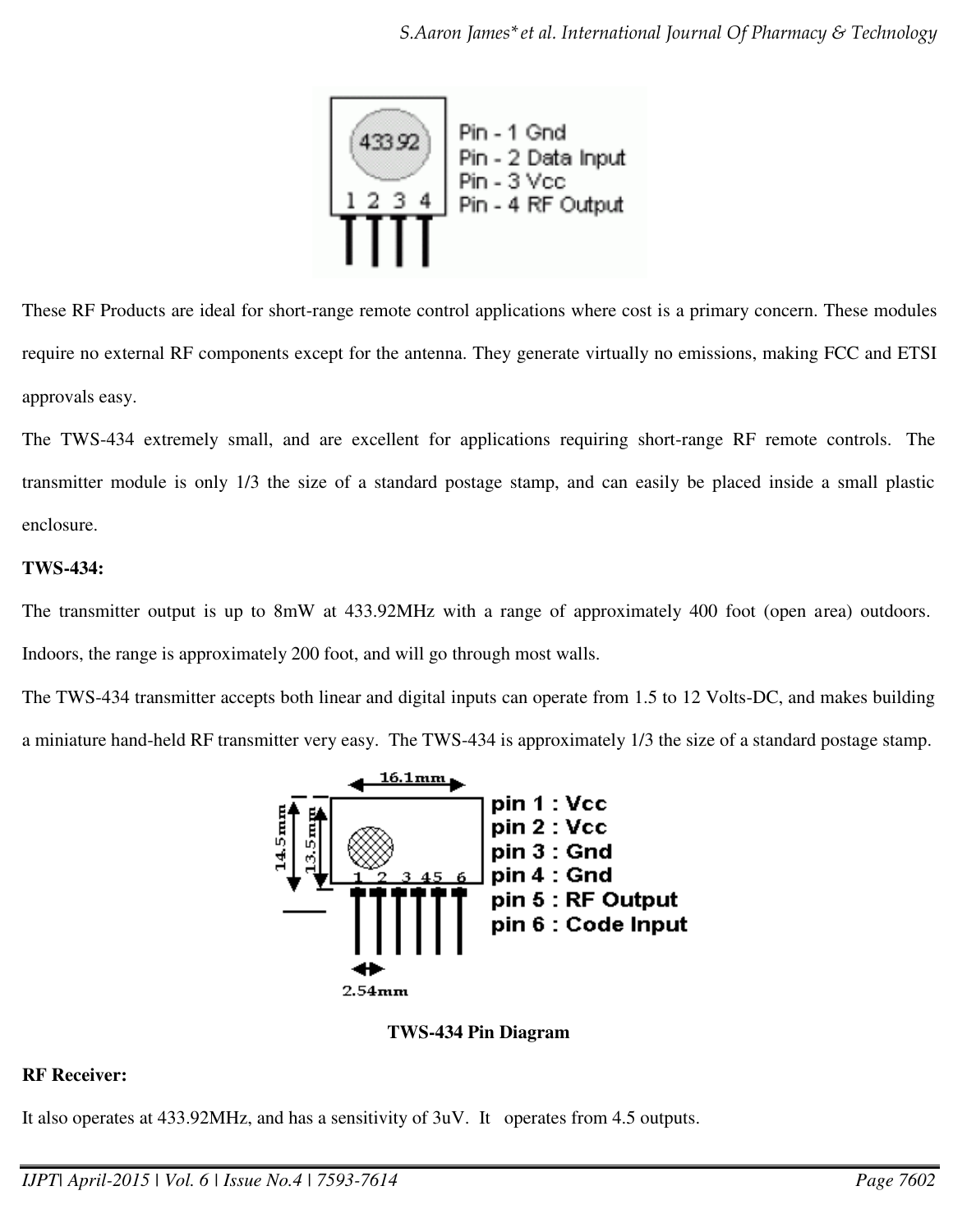

The receiver also operates at 433.92MHz, and has a sensitivity of 3uV. The WS-434 receiver operates from 4.5 to 5.5 volts-DC, and has both linear and digital outputs.A 0 volt to Vcc data output is available on pins. This output is normally used to drive a digital decoder IC or a microprocessor which is performing the data decoding. The receiver's output will only transition when valid data is present. In instances when no carrier is present the output will remain low.

# **MAX 232:**

The UART input/output uses 0V for logic 0 and 5V for logic 1. The RS-232 standard (and the COM port) use +12V for logic 0 and –12V for logic 1. To convert between these voltages levels we need an additional integrated circuit (such as Maxim's MAX232).MAX-232 is primary used for people building electronics with an RS-232 interface. Serial RS-232 communication works with voltages  $(-15V \dots -3V$  for high) and  $+3V \dots +15V$  for low) which are not compatible with normal computer logic voltages. To receive serial data from an RS-232 interface the voltage has to be reduced, and the low and high voltage level inverted. In the other direction (sending data from some logic over RS-232) the low logic voltage has to be "bumped up", and a negative voltage has to be generated.

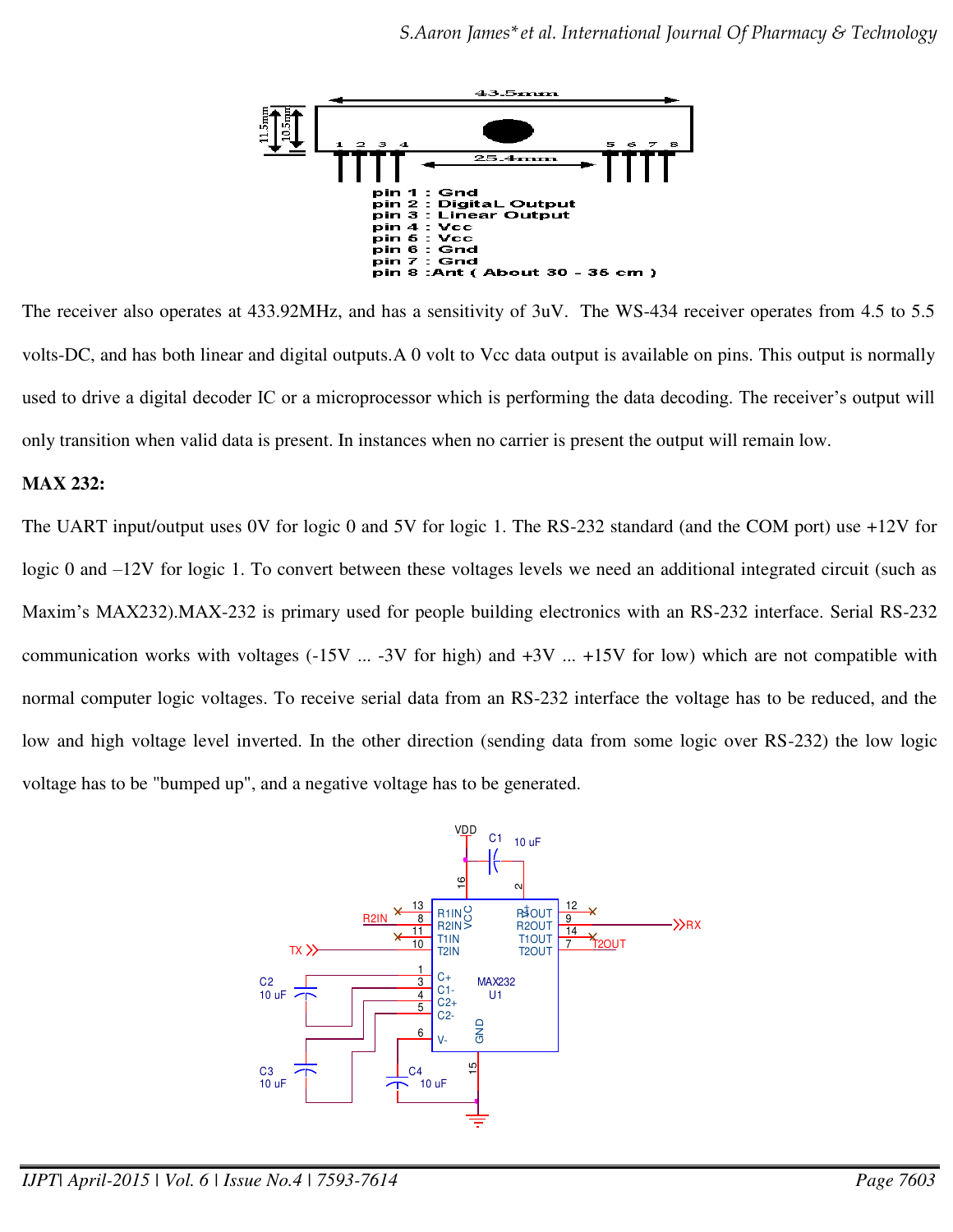#### **HT-12E Encoder:**

Operating voltage: 2.4V~12V for the HT12E. Low power and high noise immunity. CMOS technology Minimum transmission word's of 4 words for the HT12E. Built-in oscillator needs only 5% resistor. Data code has positive polarity. Minimal external components. HT12E: 18-pin DIP/20-pin SOP package. Low power and high noise immunity CMOS technology .Operating voltage – 2.4V to 12V.Low standby current 0.1µA (typ.) at VDD=5V. Minimal external components.18 pin DIP or 20pin SOP package. Pair with Holtek's  $2^{12}$  series of decoders. Built in oscillator needs only 5% resister. The 212 encoders are a series of CMOS LSIs for remote control system applications. They are capable of encoding information which consists of N address bits and 12\_N data bits. Each address/ data input can be set to one of the two logic states. The programmed addresses/data are transmitted together with the header bits via an RF or an infrared transmission medium upon receipt of a trigger signal. The capability to select a TE trigger on the HT12E or a DATA trigger on the HT12A further enhances the application flexibility of the 212 series of encoders. Operating voltage 2.4V~12V for the HT12E.Low power and high noise immunity CMOS technology .Low standby current: 0.1\_A (typ.) at VDD=5V.Minimum transmission word. Four words for the HT12E. Built-in oscillator needs only 5% resistor. Data code has positive polarity. Minimal external components.HT12E: 18-pin DIP/20-pin SOP package.

#### **Pin Diagram:**



#### **Pin Description:**

- $A0 A7 \rightarrow$  Input pins for address A0-A7 setting.
- $AD8 AD11 \rightarrow$ input pins for address/data setting.
- $DOUT \rightarrow Encoder$  data serial transmission output.
- $LM \rightarrow$  Latch/Momentary transmission format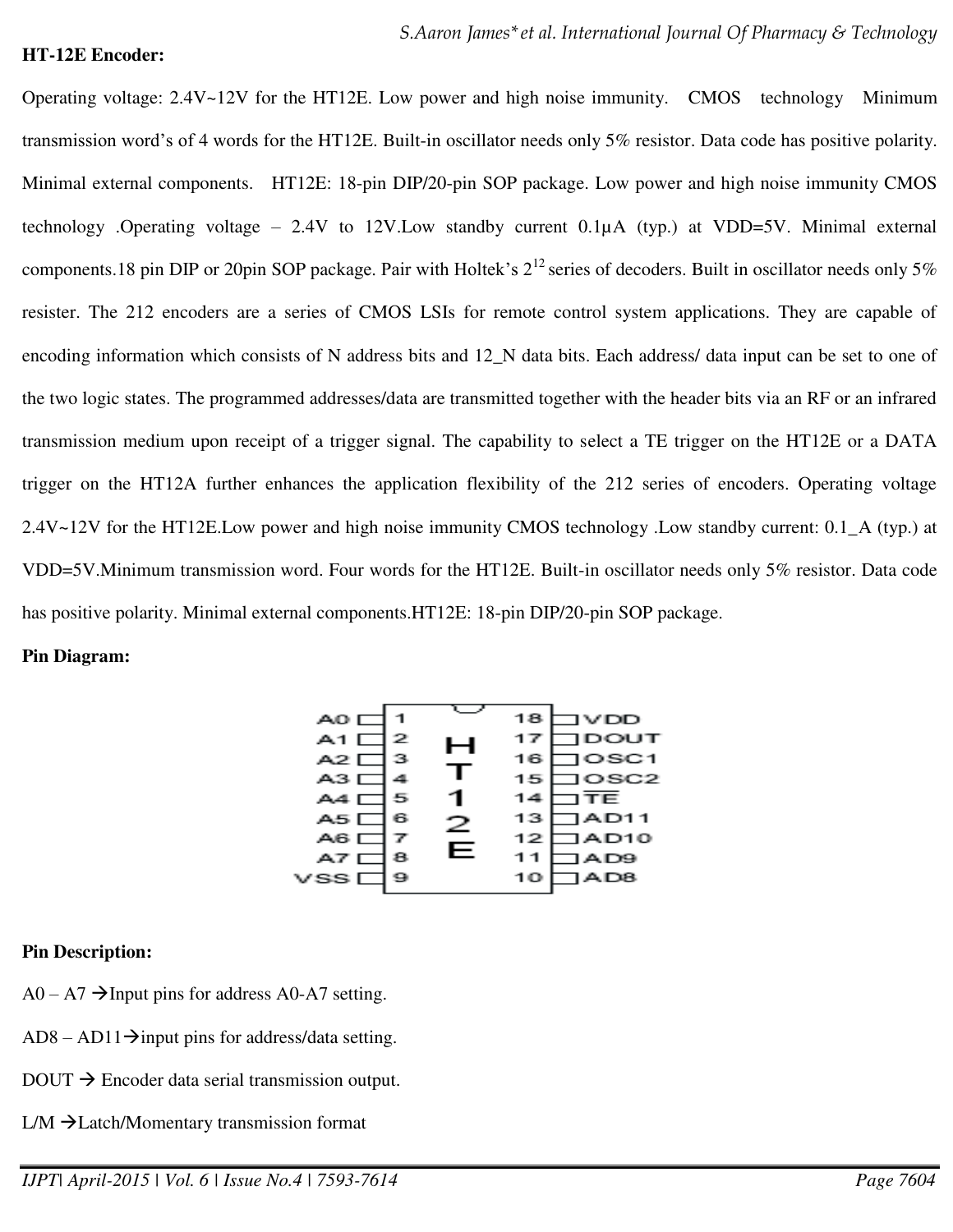Latch – floating or VDD

Momentary – Vss

TE (active low)  $\rightarrow$  Transmission Enable.

- OSC1  $\rightarrow$  oscillator input pin.
- $OSC2 \rightarrow$  oscillator output pin.
- VSS  $\rightarrow$  Negative power supply, Ground.

VDD  $\rightarrow$  Positive power supply.

# **Applications:**

- **Burglar alarm system.**
- **Smoke and fire alarm system**
- Car door controllers.
- **Cordless telephones.**
- Car alarm system, Security system
- Other remote control systems
- Garage door controllers

# **Description**

The 2^12 encoders are a series of CMOS LSIs for remote control system applications. They are capable of encoding information which consists of N address bits and 12N data bits. Each address/data input can be set to one of fthe two logic states. The programmed addresses/data are transmitted together with the header bits via an RF transmission medium. Transmission is enabled by applying a low signal to the TE pin.

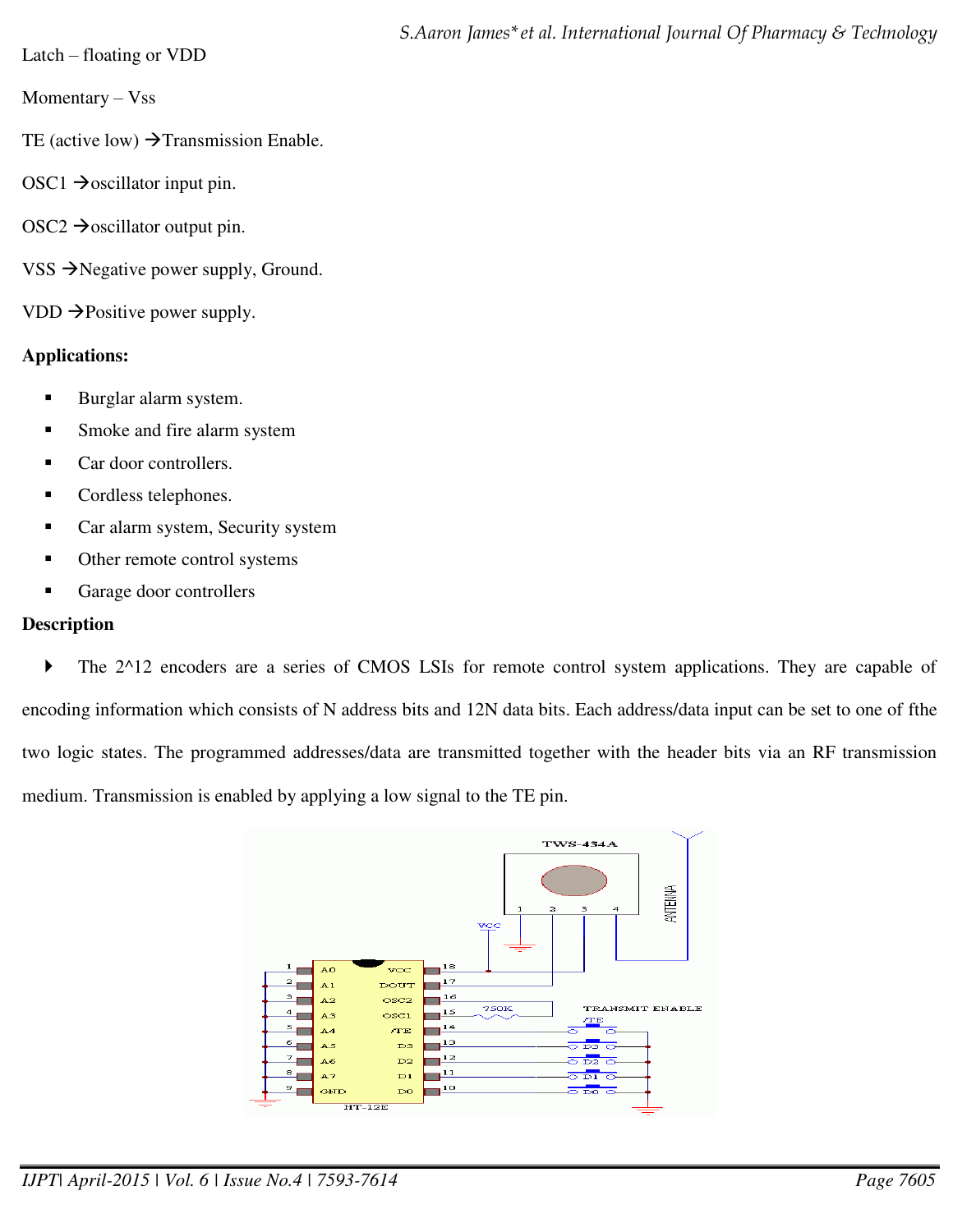#### **HT12D Decoder:**

Operating voltage: 2.4V~12V. Low power and high noise immunity. CMOS technology. Low standby current. Capable of decoding 12 bits of information. Binary address setting. Received codes are checked 3 times. Address/Data number combination. HT12D: 8 address bits and 4 data bits. Built-in oscillator needs only 5% resistor. Valid transmission indicator. Easy interface with an RF transmission medium. Minimal external components. Pair with Holtek's 212 series of encoders. 18-pin DIP, 20-pin SOP package. Low power and high noise immunity CMOS technology. Operating voltage – 2.4V to 12V.Low standby current. Minimal external components .Capable of decoding 12 bits of information. Binary address setting. Valid transmission indicator. Easy interface with an RF and infrared transmission medium. 18 pin DIP or 20pin SOP package. Pair with Holtek's  $2^{12}$  series of encoders. Built in oscillator needs only 5% resister.

#### **Pin Diagram:**



Pin description:

- $A0 A7 \rightarrow$  Input pins for address setting.
- $D8 D11 \rightarrow$ Output data pins, power on status is low.
- $\text{DIN} \rightarrow \text{Serial data input pin.}$
- $OSC1 \rightarrow Oscillator$  input pin.
- $OSC2 \rightarrow Oscillator$  output pin.
- VSS  $\rightarrow$  Negative power supply, ground.
- VDD  $\rightarrow$  Positive power supply.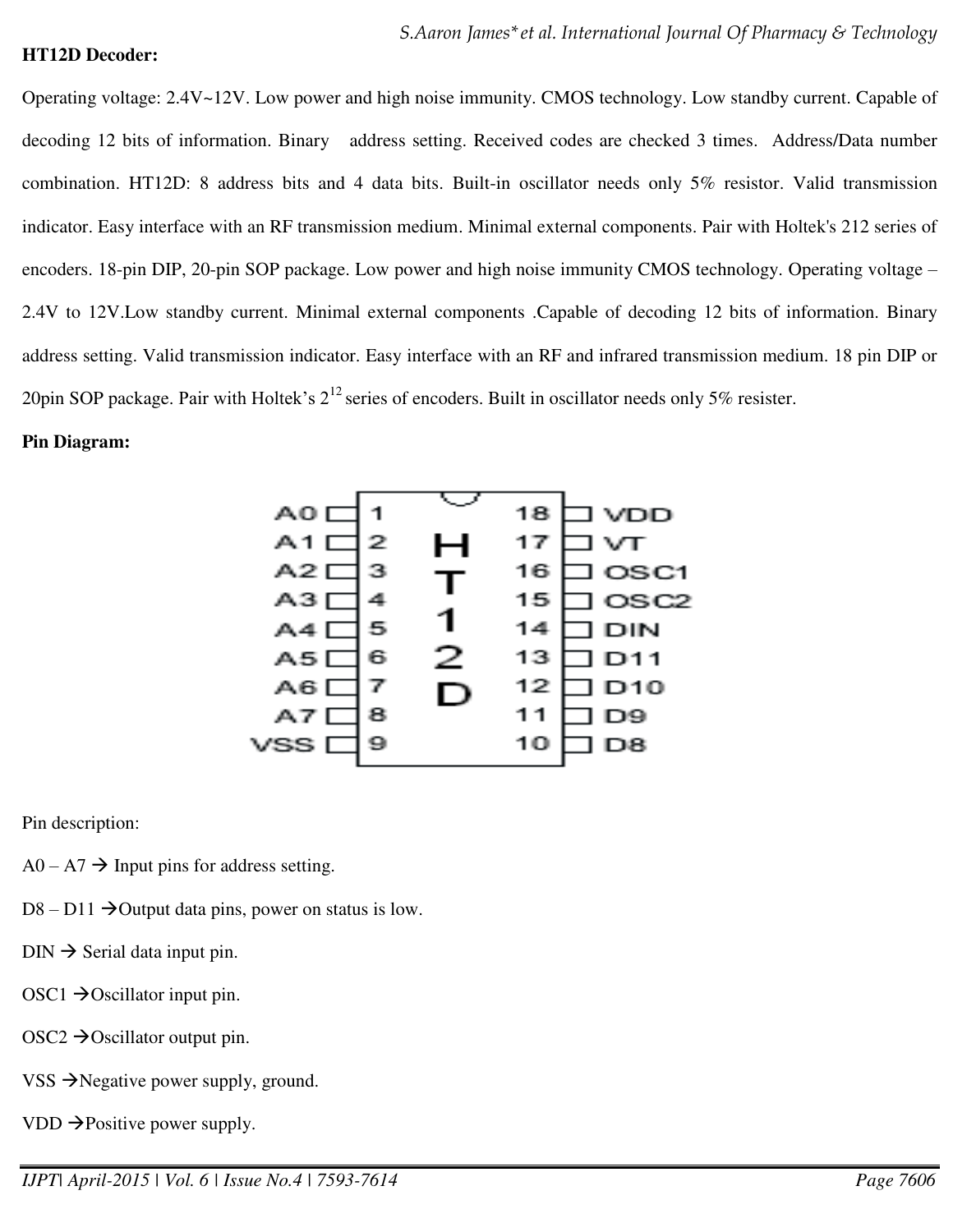# **Applications:**

- Burglar alarm system.
- **Smoke and fire alarm system.**
- Car door controllers.
- Cordless telephones.
- Garage door controllers
- Car alarm system Security system
- Other remote control systems

| $HT-12D$ |                |                  |    |
|----------|----------------|------------------|----|
| 14       | DIN            | $\rm{vcc}$       | 18 |
|          |                |                  | 9  |
| 2        | A0             | GND              | 17 |
| 3        | A1             | VT               | 16 |
|          | A2             | OSC <sub>2</sub> | 15 |
| 5        | A <sub>3</sub> | OSC1             | 13 |
| б        | A4             | D3               | 12 |
| 7        | A5             | D <sub>2</sub>   | 11 |
| 8        | Aб             | D1               | 10 |
|          | A7             | $_{\rm D0}$      |    |

# **Description:**

2^12 decoders are a series of CMOS LSIs for remote control system applications. The decoders receive serial addresses and data from a programmed 2^12 series of encoders that are transmitted by a carrier using an RF transmission medium. They compare the serial input data three times continuously with their local addresses. If no error or unmatched codes are found, the input data codes are decoded and then transferred to the output pins. The VT pin also goes high to indicate a valid transmission.

The 2^12 series of decoders are capable of decoding information's that consist of N bits of address and 12-N bits of data. It converts coded inputs into coded outputs.

# **Features:**

▶ Operating voltage 2.4V~12V for the HT12E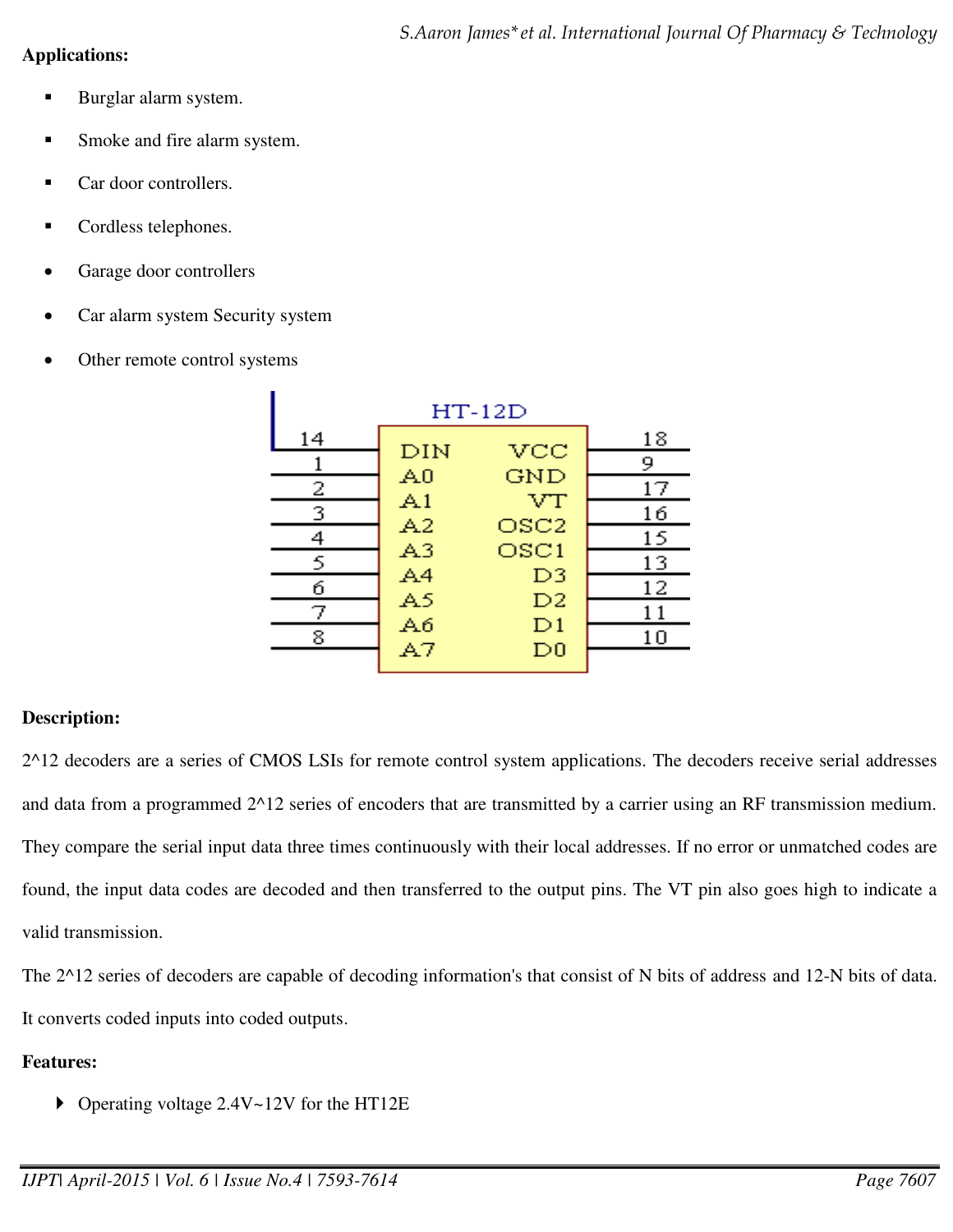*S.Aaron James\*et al. International Journal Of Pharmacy & Technology*  ▶ Low power and high noise immunity CMOS technology

- Low standby current: 0.1\_A (typ.) at VDD=5V
- Minimum transmission word
- ▶ Four words for the HT12E
- $\triangleright$  Built-in oscillator needs only 5% resistor
- $\triangleright$  Data code has positive polarity
- Minimal external components
- ▶ HT12E: 18-pin DIP/20-pin SOP package

#### **Pin diagram:**



#### **Alarm:**

*To provide alert signal in any illegal movements*

*Existing system:* 

- *Nurses are unable to provide support for the surgeon as they are focused on accurately counting sponges*
- *More risk in identification*
- *Its harmful to the patient because of miscount*
- *More time consumes*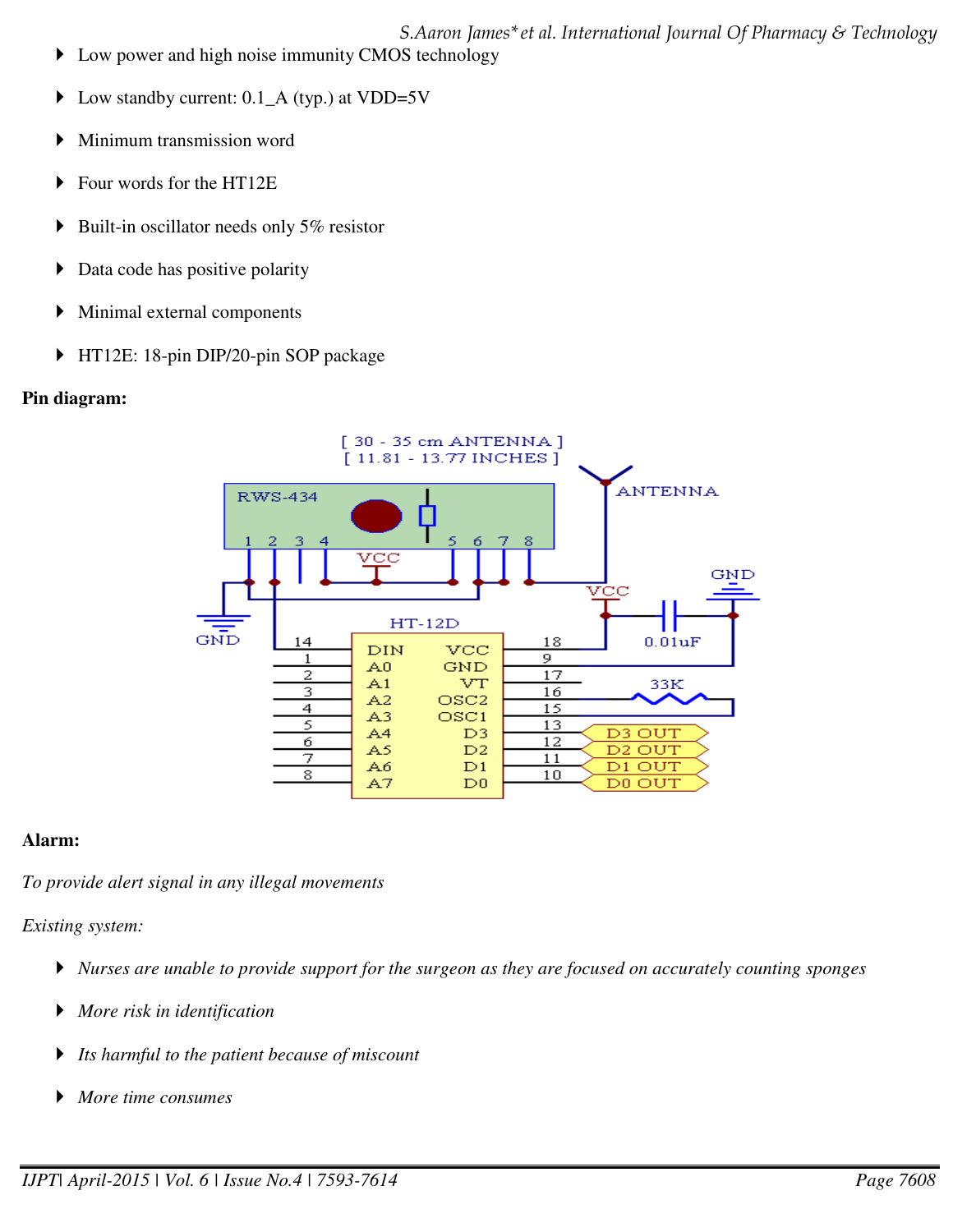#### **Future Enhancements:**

The idea implemented in this work can be extended to even a more broad sense. First of all, it can just be introduced in a few hospitals which are equipped with all facilities just for testing. At the later stage, it can be generalized to all the Hospitals including the Government Hospitals and other Health care units. In this way, one can ensure the integrity of the Doctors and also the safety of the patients.

The Sensors used can also be used to indicate whether any object or an obstacle is present in the nearby areas .It can be used in the Missile troops if there is any devastating object is present nearby. Also, in future I feel that this technology will be used widely as there will be Patients always and there will be health care systems. Many diseases arise because of infection .As this work mainly focuses to eliminate these infections, diseases would greatly be reduced. If diseases are reduced then the growth rate will increase t will in turn, add to the development of the nation.

The Scissors or any instrument there off, can be measured and the size and the constructions noted, can be used to track the instruments of the same nature present. The method used is also very much simple and easy to perceive which is suitable for all the persons handling. This can be ensured so that all the patients are handled with utmost care and safety. Summing up, the future Enhancements can be:

- Usage of more sensors of this kind to detect harmful objects in case of terror attack.
- Implementation of Wireless Reception technology by Radio frequency means.
- Automatic health care intensive units and Public systems.
- Increase the sustainability and the precision of the measuring devices to produce better results, which can be used in Pathogen Identifying Centers (PIC).

# **Limitations:**

- $\triangleright$  Sensors are susceptible to temperature variations
- $\triangleright$  Accuracy and Reliability has to be improved.
- $\triangleright$  Not very much cost effective.
- $\triangleright$  Not suitable in all Environments.
- $\triangleright$  Requires constant power supply.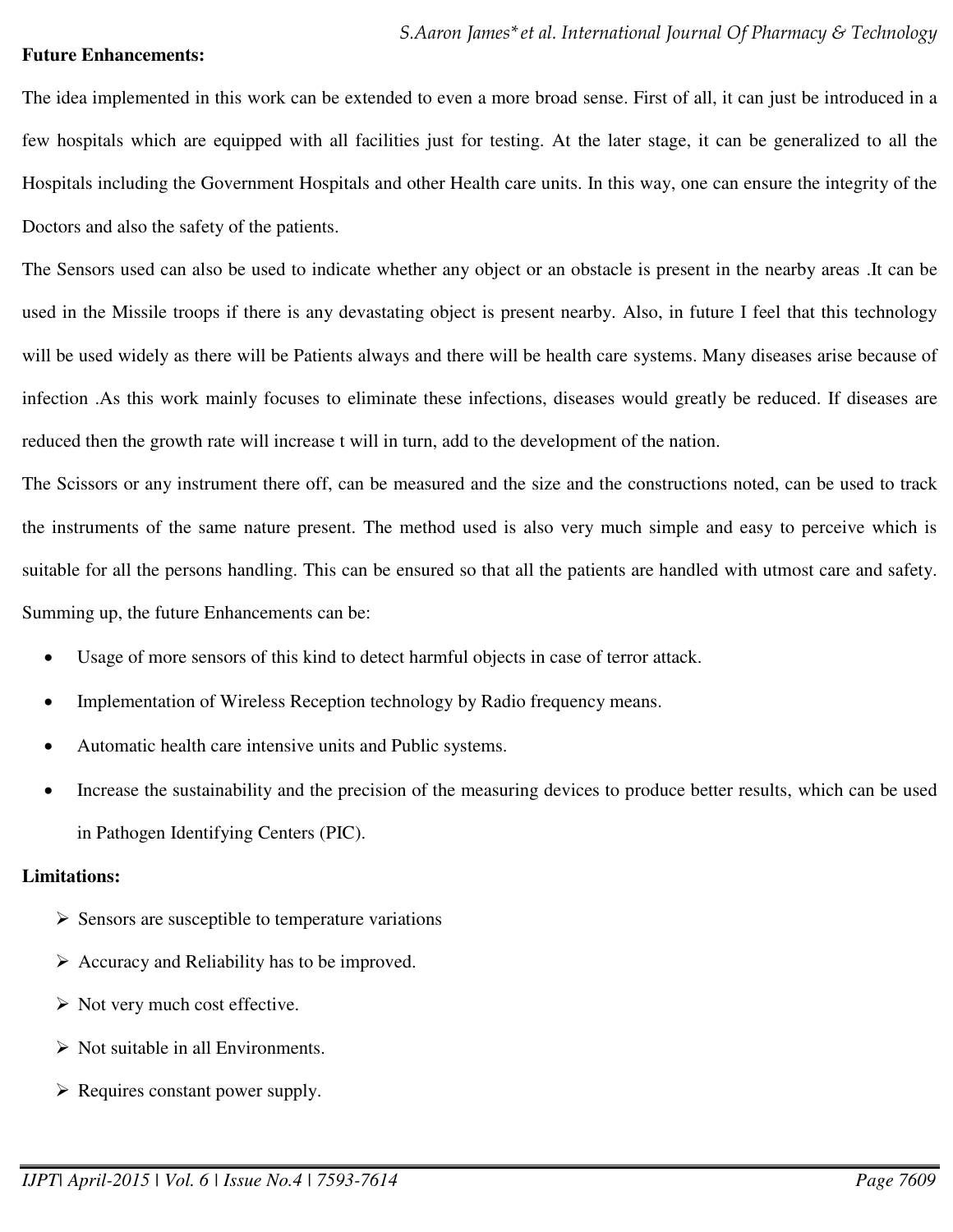*S.Aaron James\*et al. International Journal Of Pharmacy & Technology*   $\triangleright$  Analog to Digital converter is required which makes the circuit complex.

 $\triangleright$  Sensors have to be handled with utmost care.

But it can be seen that these limitations could be overcome. Our Model offers all the features of already existing machine

as well an enormous scope for improvement as and when new technologies are introduced in the field of Engineering.

# **Applications:**

- Medical Applications
- Shopping Applications
- Library applications

# **Advantages:**

- Accounting for Safety
- Simplicity
- Ease of deployment
- More reliable.

# **Results and Discussions**

# **Overview of the process**

The overall result of the work is satisfactory. The Radio frequency ID of patients was analyzed and the inference was good. This work can be more really enhanced to a form of the Identification tag worn by the people. In this work, there is a need to carry the RF module in front of the computer. On the other hand, if there is a sensor, then there is no need to carry the RF module in front of the computer.

# **Steps Undergone**

First of all, the 8051 Evaluation board was designed using the ORCAD software. It consists of the Power supply section, Encoder, Decoder and the ports necessary for the Interrupts. Then, the RF module was designed. It consisted of the RF transmitter and RF receiver. As known, the Transmitter section is connected to the Encoder Unit and the Receiver section is connected to the Decoder. An Antenna is provided, by which the transmission from the Encoder to the Decoder is enabled. The RF module is provided with a standard 9V DC power supply. There is also a resistor provided and is short circuited to prevent the current leakage due to the external power supply. The Visual Basic program needs to be installed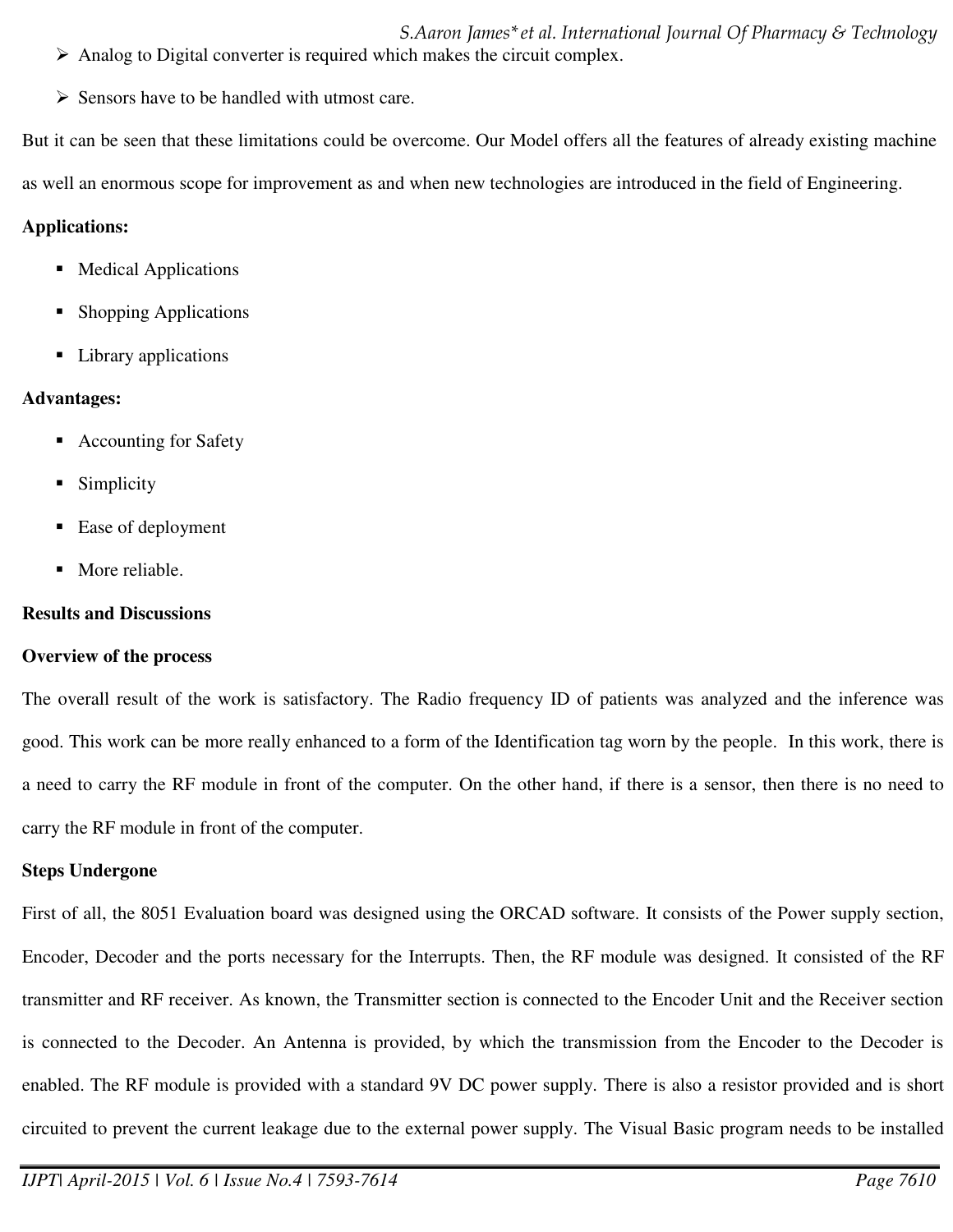*S.Aaron James\*et al. International Journal Of Pharmacy & Technology*  in the Computer. From there the file called as Sponge tracking needs to be created which contains the programs. The blocks for the profile and other necessary diagrams are created using the program which is known as the Graphical User Interface. It is a very convenient and a user friendly program created for these types of applications. Thus, together with all these components, functioning properly, the work performance is efficient.

#### **Performance Analysis**

Analyzing the performance of the work, it is clear that all the sensors must work in the proper state for good results. From this, it is clear that the impact of the Environment plays a vital role in the work. As far as IP address is concerned, the research did not have any hurdles and performed satisfactorily. Also, the amplifying unit and the Analog to Digital converter must function properly. During one of the experimental set up session, the amplifying section in the work was not able to amplify the small voltage variation during which it became difficult for the Analog to Digital converter to convert it to the Digital.

If much of the resources are tapped, this system has the efficacy to produce desired results. Regulator IC units contain the circuitry for reference source, comparator amplifier, control device, and overload protection all in a single IC. IC units provide regulation of either a fixed positive voltage, a fixed negative voltage, or an adjustably set voltage. An Antenna is provided, by which the transmission from the Encoder to the Decoder is enabled. The RF module is provided with a standard 9V DC power supply.



**Wireless Antenna**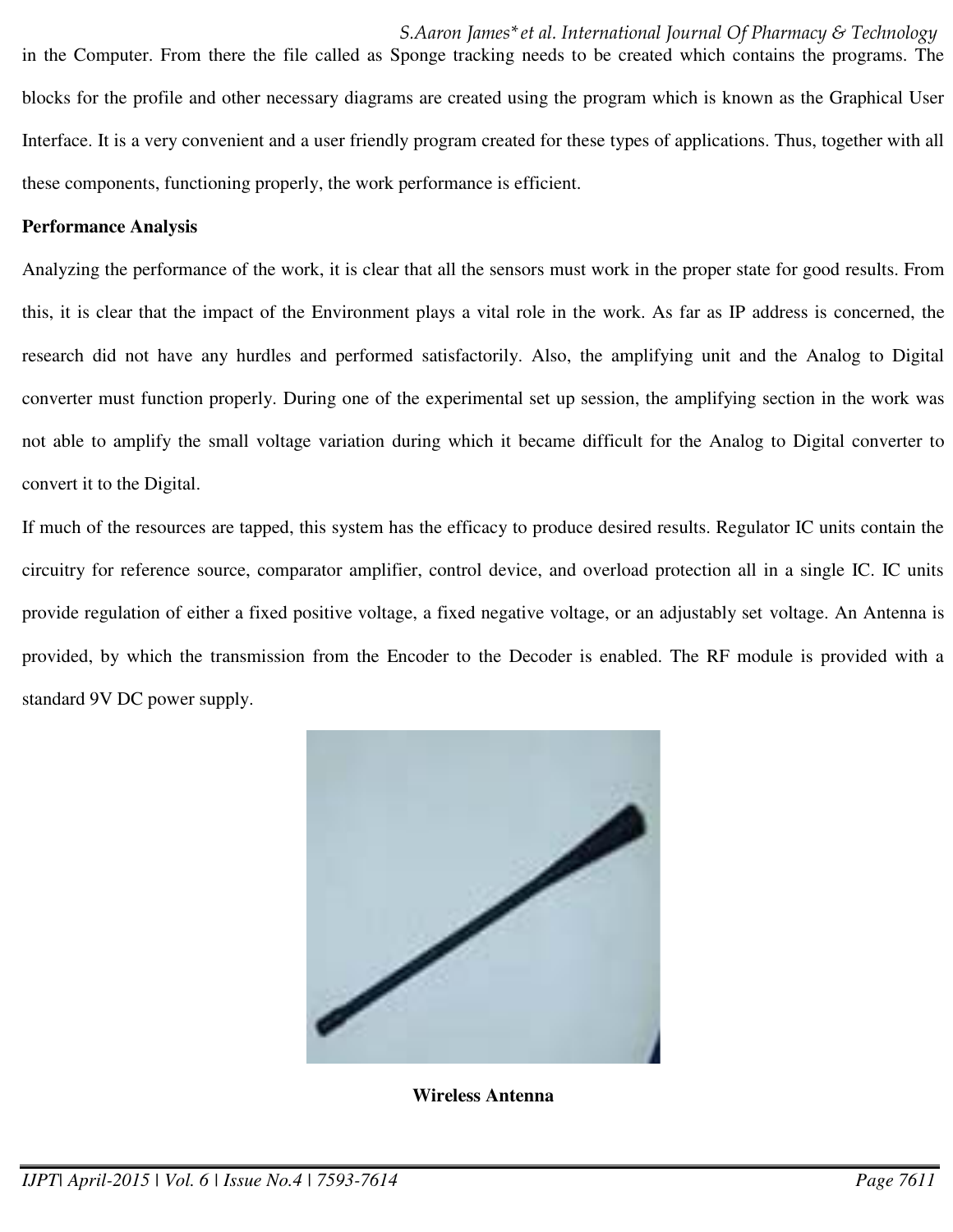#### **Summary and Conclusion**

#### **Summary**

The system uses the network approach to acquire the data from sensors and transmit them to a server through encoder. The system automates the acquisition and monitoring of physiological parameters by continuous display on the monitor screen. In the storage room, operation sections and kick box sections. Programming is done using industry strength software to display data and trends in real time on a standard PC.In this system every section we will provide a, sensors so when the surgical instrument enters in to the laboratory section means the corresponding information's receives and stores in the database and automatically gets the information and displays on the screen for the doctors reference, hence by means this there is no need to count the surgical instruments that how many time its used.It is very much clear that this work is the precious need of the hour and it is very much important in almost all organizations .It can be implemented in various Hospitals, Health care systems and in other private health care centers. Patients need to be educated about the use of RF tag and the importance of it. Once this is implemented widely, the patients will not look it as some other form and panic about it.As said previously, miscount may occur so, to avoid that we a using this work.

#### **Conclusion**

A portable parameter monitoring and analysis system for physiological studies and for assisting patient-centric health care management is developed. The system uses the network approach to acquire the data from sensors and transmit them to a server through the encoder. The system automates the acquisition and monitoring of physiological parameters by continuous display on the monitor screendoctors.storage room, operation sections and kick box sections. Programming is done using industry strength software to display data and trends in real time on a standard PC.As quoted in the Summary section, if much of the resources are tapped; this system has the efficacy to produce desired results. They need not fear about the inadvertent mistakes made by the nurses there or they need not cram up the facts and statics of the disease incurred. All they need to know is to use the RF Id properly and safely so that the doctor monitors the rest.India is a developing nation. It has to improve in all spheres namely Industry, Agriculture, Economy, Production Medicine and all other fields whichever. Do we all know that the majority of the people in India have Diabetes and also the risk of operations? They all tend to go to Hospitals for their cure, we all know to err is human. Mistakes are possible everywhere, let it be a very big Health Care Organization or a small clinical system. A patient is a patient and life is common for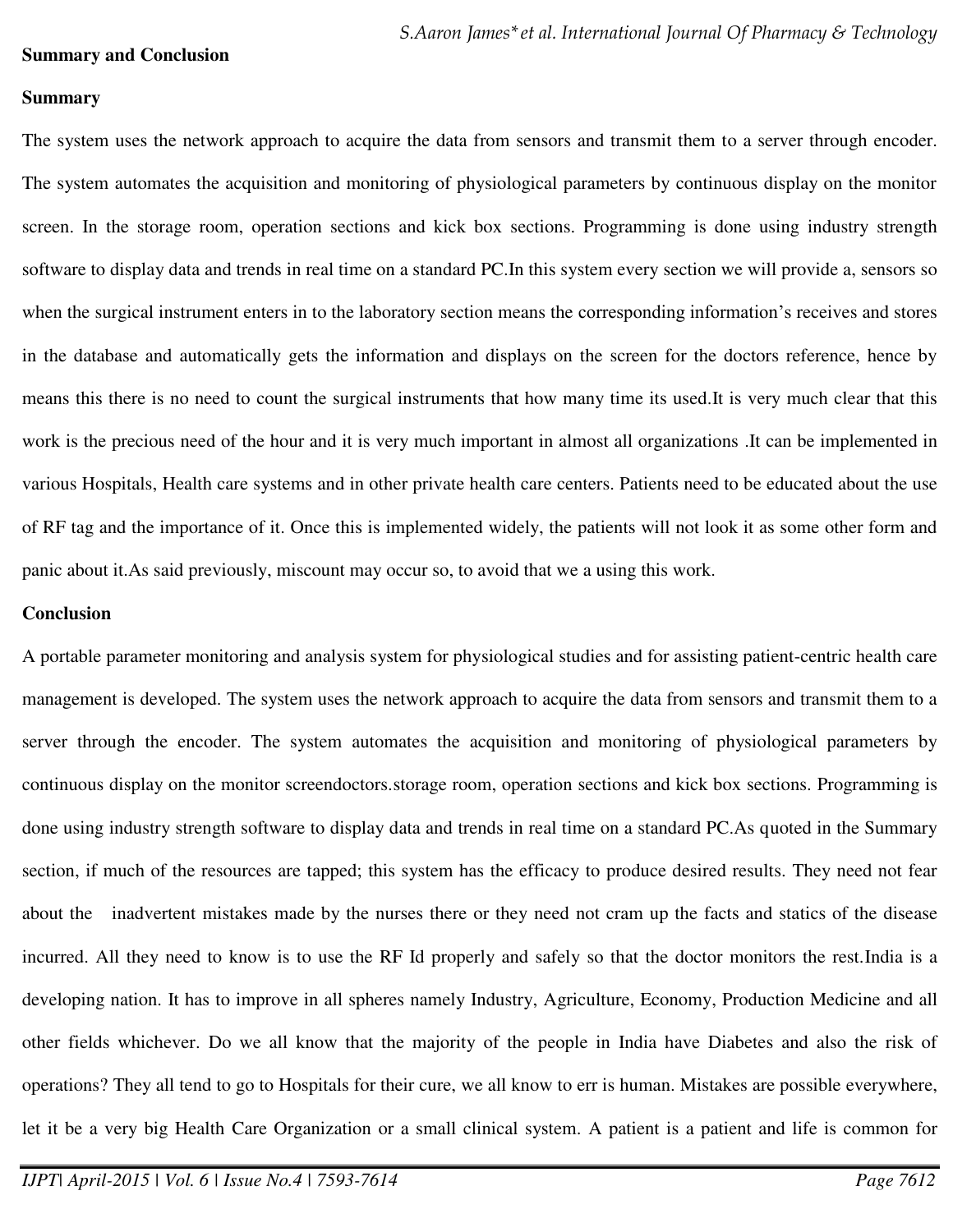#### *S.Aaron James\*et al. International Journal Of Pharmacy & Technology*

everyone. If human errors creep into these reports of the patients and if the medication is done incorrectly, then who will hold the mistake? I am happy that my work is a small step towards the elimination of these human errors. As we all know computer is our slave and it does what we say to be done. So, if it is programmed to perform correctly, automatically everything goes correctly, in the order stated. So, if the number of patients cured increases grossly, obviously there will be less number of diseases and it is a brave step towards the improvement in Medicine.

#### **References**

- 1. C. Kaiser, S. Friedman, K. Spurling, T. Slowick, and H. Kaiser, "The retained surgical sponge."
- 2. A. Gonzalez-Ojeda, D. Rodriguez-Alcantar, H. Arenas-Marquez, E. Sanchez Perez-Verdia, R. Chavez-Perez, R. Alvarez-Quintero, and A. Perea-Sanchez, "Retained foreign bodies following intra-abdominal surgery." *Hepatogastroenterology, vol. 46, no. 26, pp. 808–12.*
- 3. C. Zhan and M. Miller, "Excess length of stay, charges, and mortality attributable to medical injuries during hospitalization."
- 4. C. Zhan and M. Miller, "Excess length of stay, charges, and mortality attributable to medical injuries during hospitalization." JAMA, vol. 290, no. 14, pp. 1868–74, 2003.
- 5. A. Gawande, D. Studdert, E. Orav, T. Brennan, and M. Zinner, "Risk factors for retained instruments and sponges after surgery." N Engl J Med, vol. 348, no. 3, pp. 229–35, 2003.
- 6. K. Finkenzeller, RFID handbook: fundamentals and applications in contactless smart cards and identification, 2nd ed., 2003.
- 7. M. Levine, B. Adiba, K. Mandl, I. Kohane, and J. Halamka, "What are the benefits and risks of fitting patients with radiofrequency identification devices." PLoS Medicine, vol. 4, no. 11, 2007.
- 8. S. Sarma, D. Brock, and D. Engels, "Radio frequency identification and the electronic product code," IEEE Micro, vol. 21, no. 6, pp. 50– 54, 2001.
- 9. S. Seidman, P. Ruggera, R. Brockman, B. Lewis, and M. Shein, "Electromagnetic compatibility of pacemakers and implantable cardiac defibrillators exposed to rfid readers," International Journal of RFID Technology and Applications, vol. 1, no. 3, 2007.